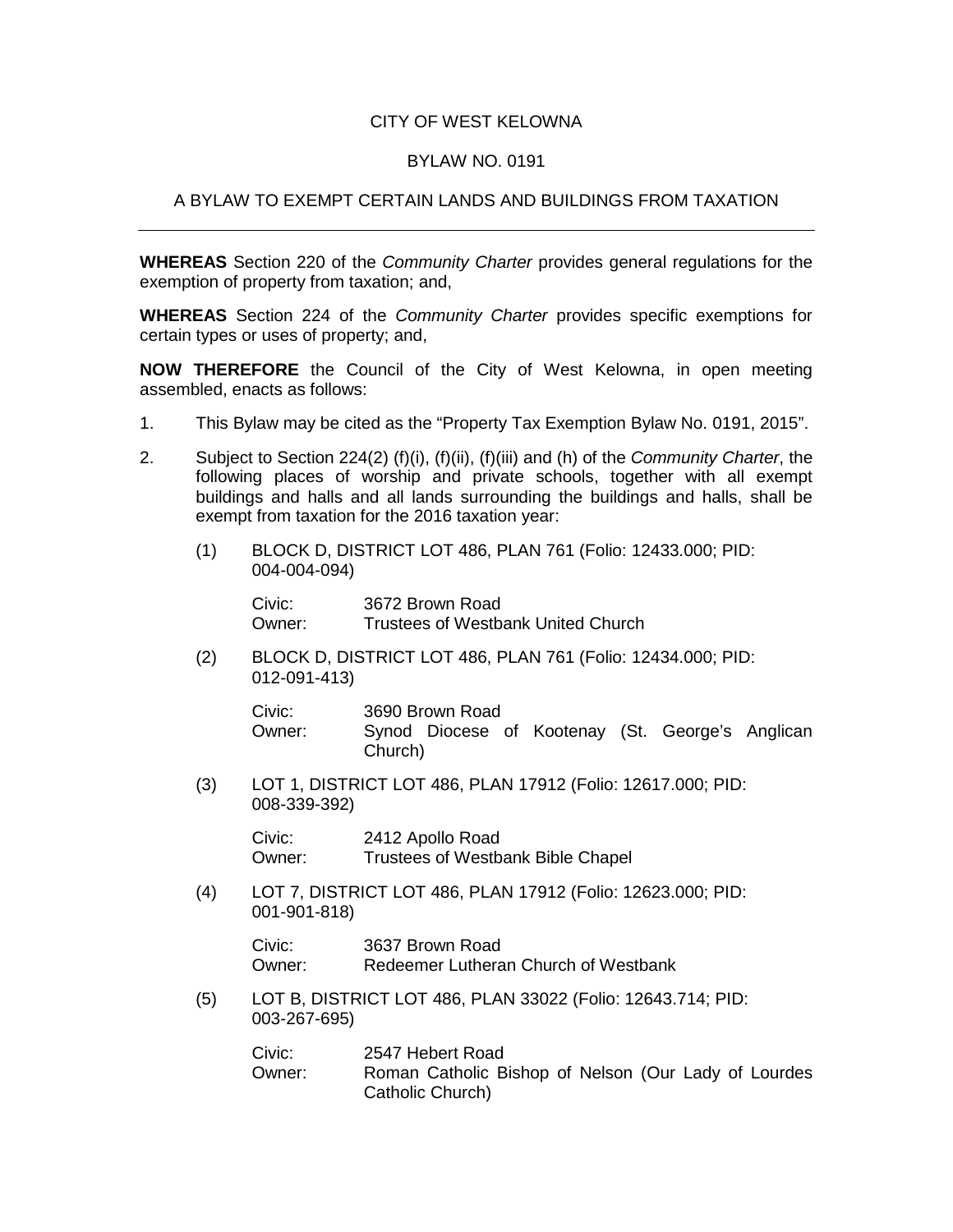(6) LOT A, DISTRICT LOT 486, PLAN 33509 (Folio: 12643.717; PID: 003-164-900)

| Civic: | 2549 Hebert Road                                |
|--------|-------------------------------------------------|
| Owner: | The Trustees of the Congregation of the Highway |
|        | <b>Gospel Hall</b>                              |

(7) LOT 1, DISTRICT LOT 503, PLAN KAP77895 (Folio: 12684.095; PID: 026-263-939)

| Civic: | 2170 McDougall Road                                    |  |  |  |  |  |  |
|--------|--------------------------------------------------------|--|--|--|--|--|--|
| Owner: | The President of the Lethbridge Stake (Church of Jesus |  |  |  |  |  |  |
|        | <b>Christ of Latter Day Saints)</b>                    |  |  |  |  |  |  |

(8) LOT B, PLAN 31241 (Folio: 12713.158; PID: 003-761-801)

| Civic: | 1190 Stevens Road                             |
|--------|-----------------------------------------------|
| Owner: | The B.C. Conference of the Mennonite Brethren |
|        | Churches (Sunridge Community Church)          |

(9) LOT 19, DISTRICT LOT 506, PLAN 29377 (Folio: 12746.675; PID: 004-340-078, PID: 004-340-086, and PID: 004-340-248)

Civic: 2630 Alhambra Drive Owner: Lakeview Heights Baptist Church

(10) LOT A, DISTRICT LOT 506, PLAN 35557 (Folio: 12746.730; PID: 001-736-795)

Civic: 1162 Hudson Road Owner: Grace Lutheran Church of Westbank

(11) LOT 2, DISTRICT LOT 2601, PLAN 34258 (Folio: 14135.112; PID: 003-000-842)

| Civic: | 2011 Daimler Road                                                   |
|--------|---------------------------------------------------------------------|
| Owner: | Christian and Missionary Alliance-Can (Westside Alliance<br>Church) |

(12) LOT A, DISTRICT LOT 3188, PLAN 32791 (Folio: 14590.552; PID: 003-311-791)

| Civic: | 3797 Glenway Road                                     |
|--------|-------------------------------------------------------|
| Owner: | Stach, Edwin G and Ball, James and Montgomery, Darren |
|        | (Glenrosa Congregation of Jehovah's Witnessess)       |

(13) LOT A, DISTRICT LOT 3188, PLAN 34442 (Folio: 14590.670; PID: 002-976-951)

| Civic: | 3718 Glenway Road                    |
|--------|--------------------------------------|
| Owner: | <b>Powers Creek Community Church</b> |

(14) LOT 1, DISTRICT LOT 3189, PLAN 36431 (Folio: 14626.664; PID: 003-490-823)

| Civic: | 3155 Glenrosa Road                     |
|--------|----------------------------------------|
| Owner: | B.C. Corp Seventh Day Adventist Church |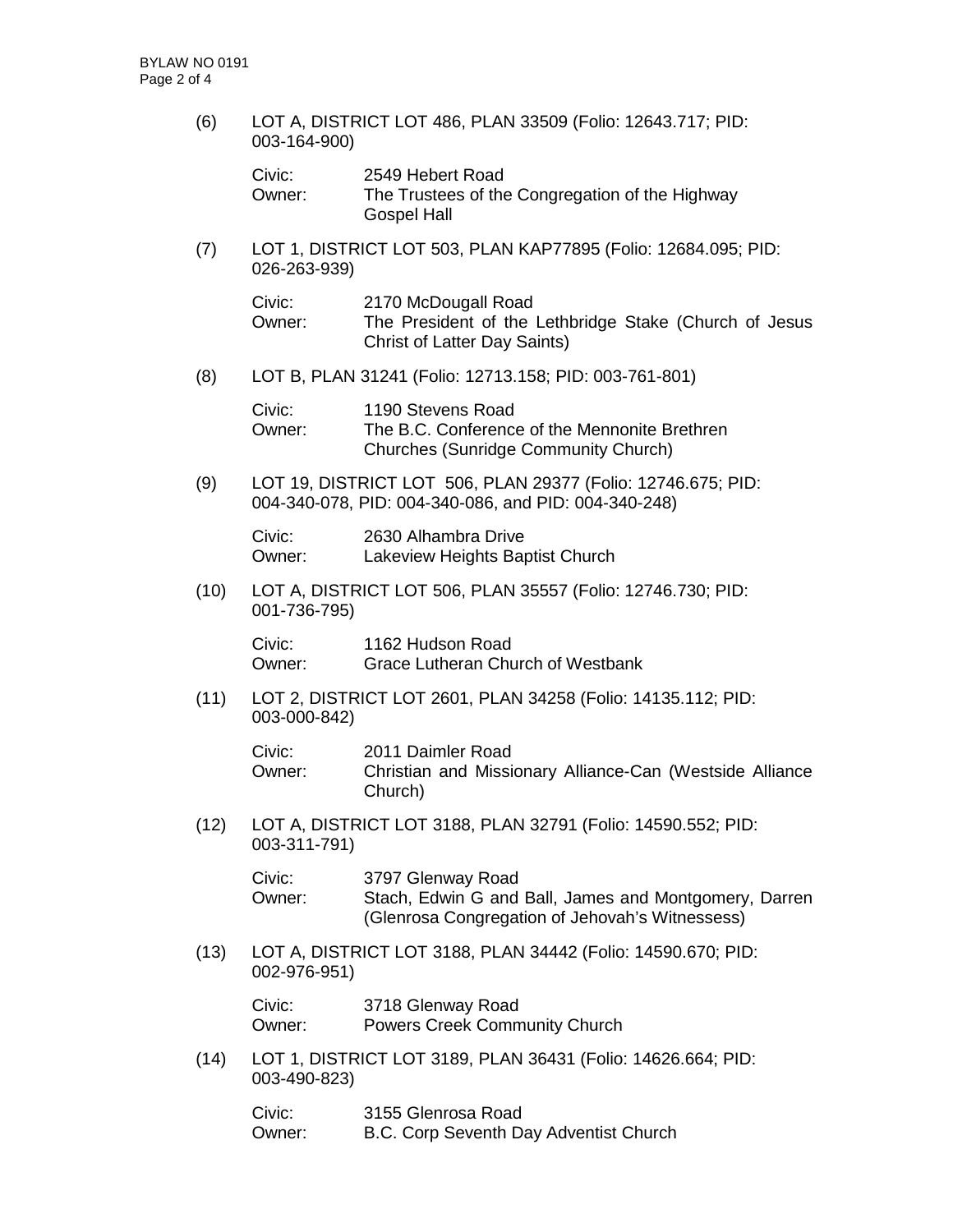(15) DISTRICT LOT 3480, PLAN B5391 (Folio: 14711.000; PID: 011-347-678)

Civic: 2600 Hebert Road Owner: Pentecostal Assembly of Canada (Emmanuel Assembly)

- 3. Subject to Section 224 (2)(a) of the *Community Charter*, the following Miscellaneous Non-Profit lands and improvements, unless otherwise specified, shall be exempt from taxation for the 2016 taxation year:
	- (1) LOT 1, PLAN 7108 (Folio: 12270.000; PID: 010-024-115)

| Civic: | 1449 Green Bay Road  |
|--------|----------------------|
| Owner: | Green Bay Bible Camp |

And

DISTRICT LOT 5205 (Folio: 15592.000)

Civic: 1449 Green Bay Road Owner: Green Bay Bible Camp

(2) LOT 4, DISTRICT LOT 486, PLAN 761 (Folio: 12435.001; PID: 010-854-207 and PID: 012-091-456)

> Civic: 2466 Main Street<br>Owner: Westbank Lions C Westbank Lions Community Development Society

(3) LOT 15, DISTRICT LOT 486, PLAN 18115 (Folio: 12643.018; PID: 008- 313-857)

Civic: 2545 Churchill Road Owner: Westside Community Foodbank Society

(4) LOT A, DISTRICT LOT 3189, PLAN KAP68635 (Folio: 14626.035; PID: 024-973-246)

Civic: 3031 McIver Road Owner: Morning Star Bible Camp

(5) LOT 96, DISTRICT LOT 3481, PLAN 20022 (Folio: 14732.099; PID: 007- 928-190

| Civic: | 2829 Inverness Road                             |
|--------|-------------------------------------------------|
| Owner: | Central Okanagan School District #23 (Leased by |
|        | Okanagan Boys and Girls Club)                   |

- 4. Subject to Section 224 (2)(a) of the *Community Charter*, the following Miscellaneous Non-Profit lands and improvements, unless otherwise specified, shall be partially exempt (90% of value exempted) from taxation for the 2016 taxation year:
	- (1) LOT 1, PLAN KAP81960, LAND DISTRICT 41 (Folio: 15509.000)

| Civic: | 2372 Dobbin Road |  |  |  |  |                                                    |  |  |  |
|--------|------------------|--|--|--|--|----------------------------------------------------|--|--|--|
| Owner: | Trade)           |  |  |  |  | City of West Kelowna (Greater Westside of Board of |  |  |  |